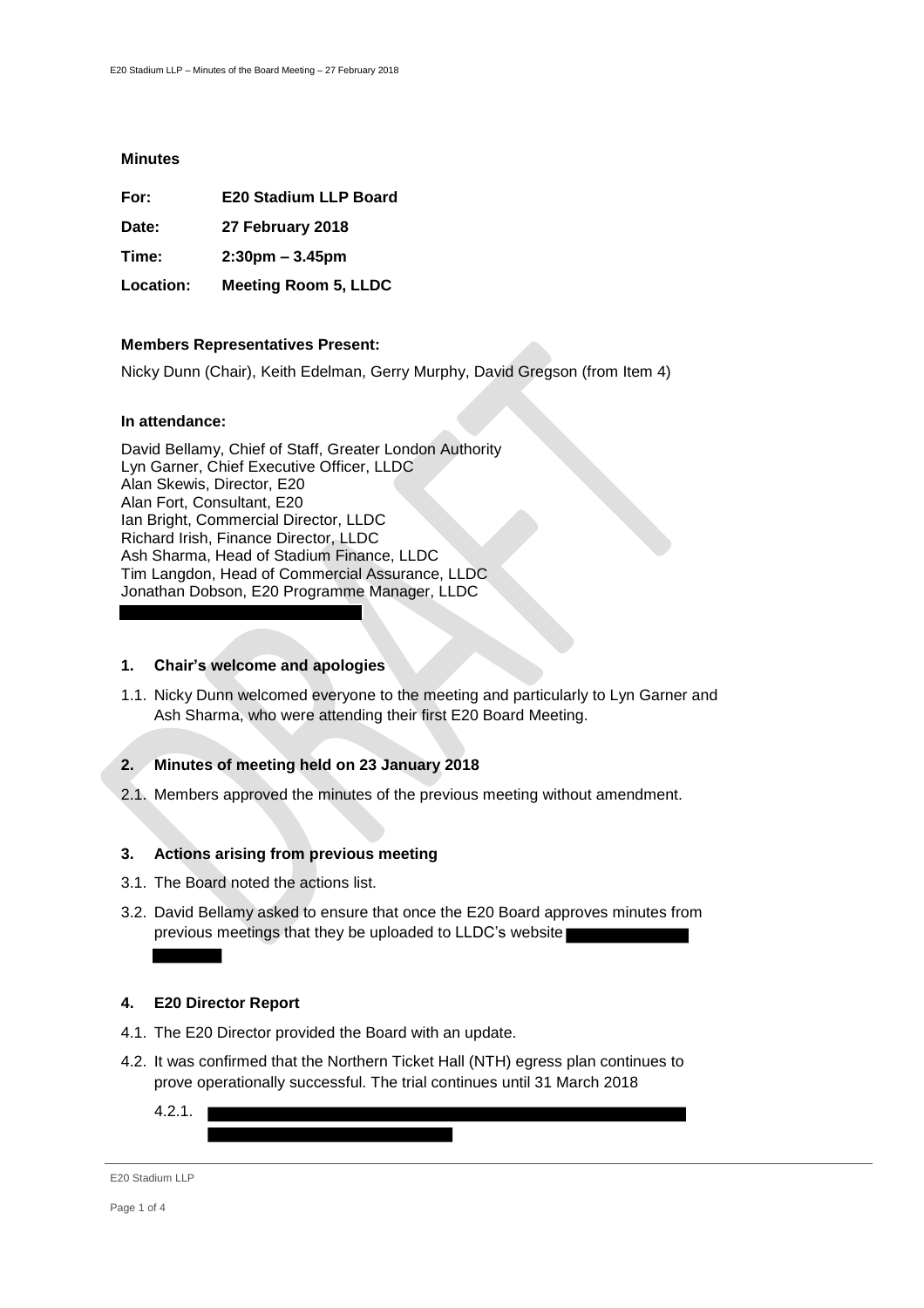- 4.3. The Board were informed that ticket sales for the Saracens vs Harlequins match on 24 March 2018 have now passed 50,000.
- 4.4. The Board discussed West Ham's proposal on London Stadium 'look and feel'.
- 4.5. The E20 Director updated the Board on the progress of negotiations with Major League Baseball (MLB) a an a



- 4.6. The E20 Director confirmed that the business case and costings from the concept design phase of the Stadium Seating Review were due to be presented to the Board at the March Board meeting.
- 4.7. It was confirmed that the preparatory works for the 2018 seat moves are underway**.**



E20 Stadium LLP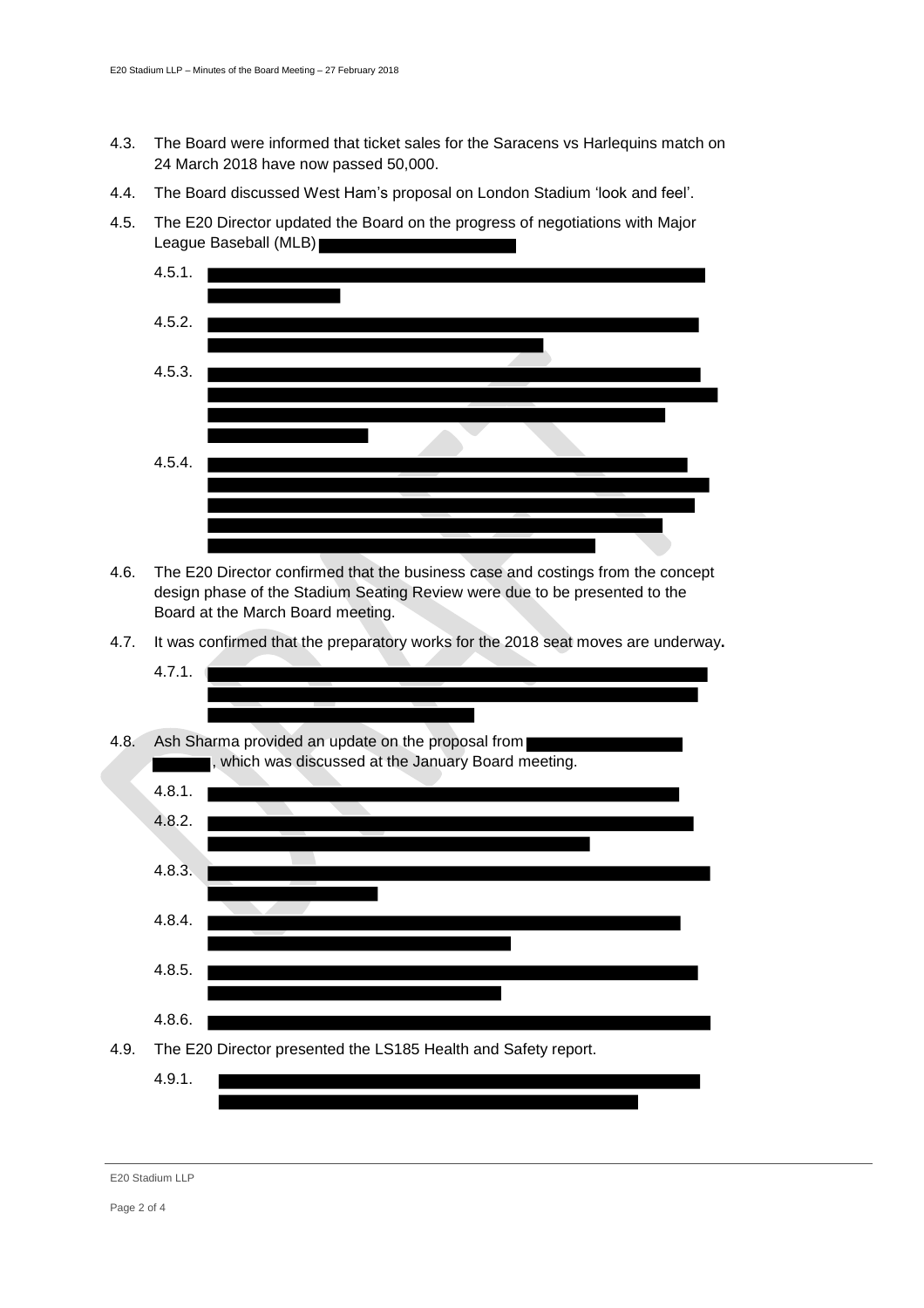- 4.10. Further revisions were requested to the risk register format with issues to be shown separately. **[Action: Alan Skewis]**
- 4.11. The Board were provided with an update on the work being undertaken by of Energy3 to reduce Stadium energy consumption.



4.12. **The Board noted the report.**

### **5. Legal Report**



# **6. Finance Report**

6.1. Richard Irish presented the Finance Report and payments profile to the Board.